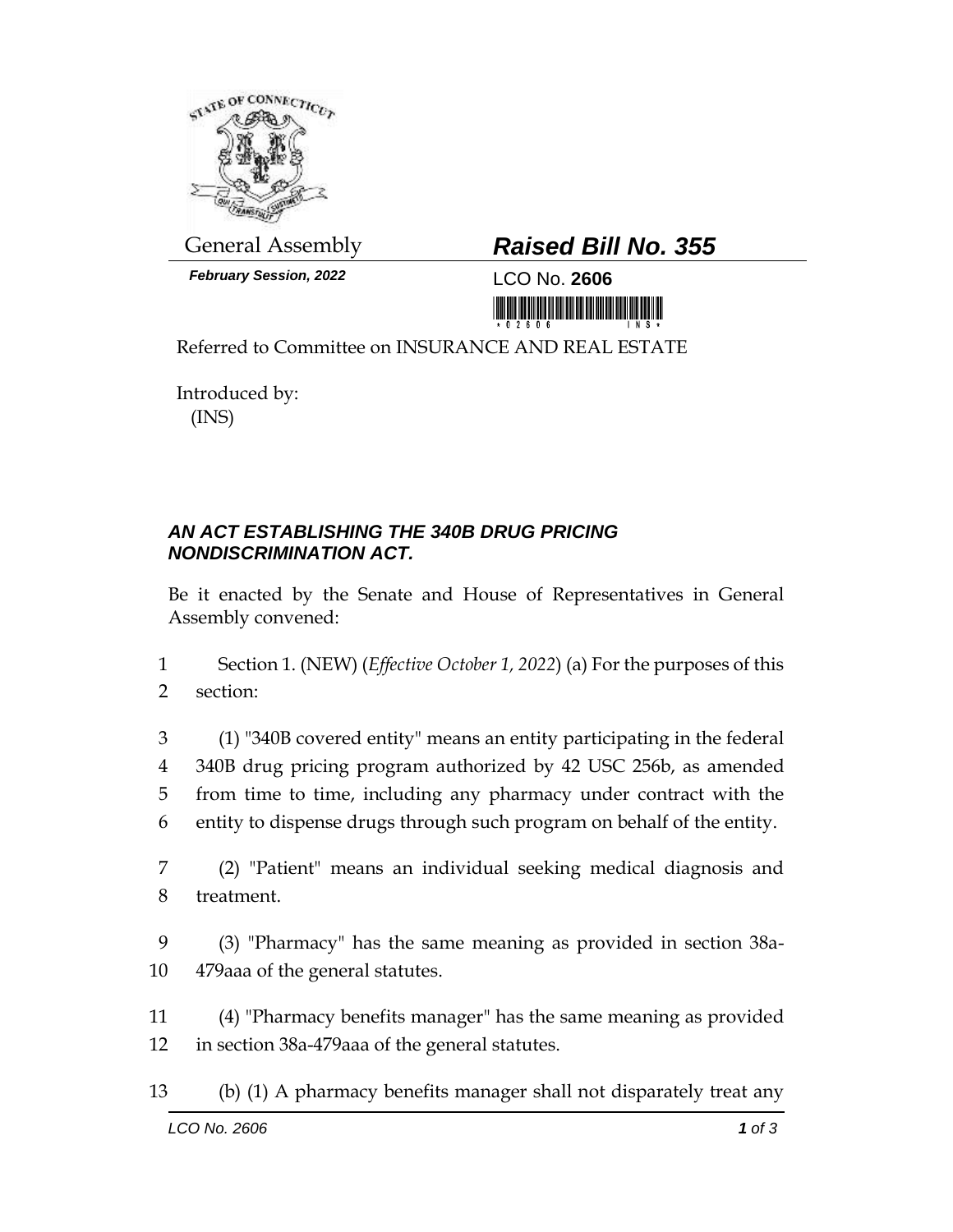340B covered entity by imposing or requiring terms of such 340B covered entity that differ from those imposed or required of other providers based solely on such 340B covered entity's eligibility or designation as a 340B covered entity.

(2) Disparate terms include:

 (A) The exclusion of 340B eligible or 340B covered entities from provider networks;

 (B) Reimbursing 340B eligible or 340B covered entities for a lesser amount than the prescription drug coverage reimburses a pharmacy benefit manager affiliate for providing the same pharmacist services; and

 (C) Assessing any fee, charge-back, participation requirement or other adjustment upon a 340B covered entity solely on the basis that the 340B covered entity participates in the federal 340B drug pricing program.

 (c) On and after October 1, 2022, a contract entered into between a pharmacy benefit manager and a 340B covered entity shall not contain any of the following provisions:

 (1) A reimbursement rate for a prescription drug that would diminish the 340B benefit to a 340B covered entity;

 (2) A fee or adjustment that is not imposed on providers or pharmacies that are not 340B covered entities;

 (3) A fee or adjustment amount that exceeds the fee or adjustment amount imposed on providers or pharmacies that are not 340B covered entities;

 (4) Any provision that prevents or interferes with a patient's choice to receive a prescription drug from a 340B covered entity, including the administration of the drug;